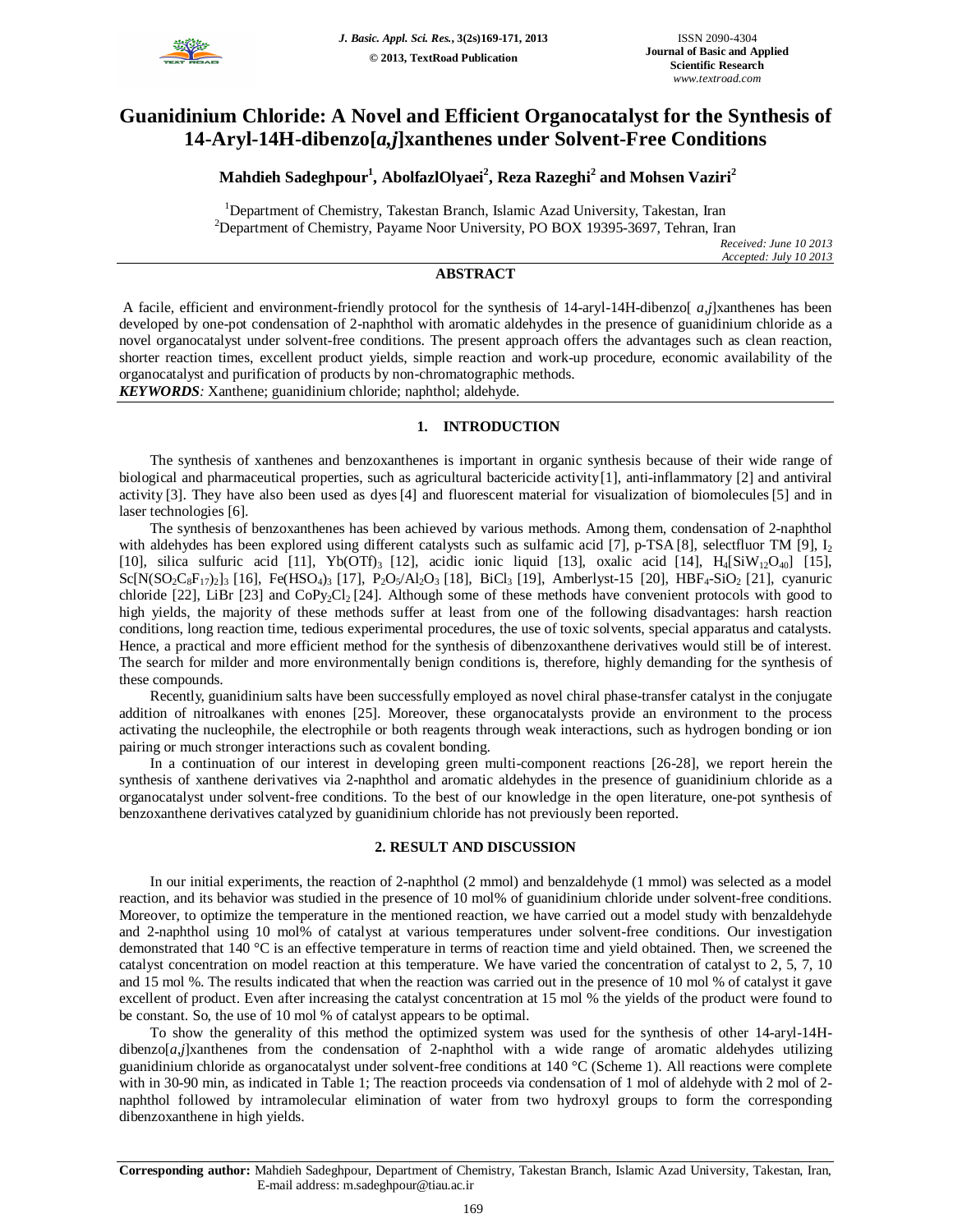| <b>Entry</b> | <b>Aldehyde</b>          |                | Time (min) | Yield $(\% )$ |
|--------------|--------------------------|----------------|------------|---------------|
|              | benzaldehyde             | 2a             | 60         | 89            |
|              | 4-methoxybenzaldehyde    | 2 <sub>b</sub> | 75         | 85            |
| 3            | 4-methylbenzaldehyde     | 2c             | 75         | 87            |
|              | 4-fluorobenzaldehyde     | 2d             | 60         | 92            |
|              | 2-chlorobenzaldehyde     | 7 <sub>h</sub> | 30         | 87            |
|              | 4-chlorobenzaldehyde     | 2f             | 60         | 89            |
|              | 2,6-dichlorobenzaldehyde | 2g             | 45         | 88            |
| 8            | 3-nitrobenzaldehyde      | 2 <sub>h</sub> | 90         | 90            |
| 9            | 4-nitrobenzaldehyde      | 2i             | 30         | 92            |
| 10           | 4-bromobenzaldehyde      | 2i             | 60         | 89            |
| 11           | formaldehyde             | 2k             | 75         | 85            |
| 12           | 2,4-dichlorobenzaldehyde | 21             | 75         | 88            |

**Table 1.** Guanidinium chloride catalyzed one-pot synthesis of 14-aryl-14H-dibenzo[a,j]xanthenes



**Scheme 1.** Guanidinium chloride promoted one-pot synthesis of xanthenes.

Most substituted benzaldehydes reacted with 2-naphthol completely and afforded the corresponding products (**2**) in high yields. Since electron-donating group can stabilize the carbocation formed in the reaction, the reaction is mild and the yield is high. In contrast, aldehydes with electron-withdrawing group were more reactive and the reaction with 2 naphthol was faster. Thus, the aromatic aldehydes bearing both electron-donating and electron withdrawing groups are desirable substrates for this reaction.

Concerning the reaction mechanism, we proposed that guanidinium chloride initially acts as a hydrogen-bond donor to activate aldehyde by formation of six-membered ring with aldehyde oxygen. Subsequent, the reaction proceeds through the in situ formation of ortho-quinone methide intermediate by the nucleophilic addition of 2-naphthol to aldehyde, which is further attacked by second molecule of 2-naphthol followed aryl-methanebisnaphthols are formed, which then undergo dehydration in the presence of guanidinium chloride to give the final product.

All the products are known compounds, which were characterized by IR and  ${}^{1}H$  and  ${}^{13}C$  NMR spectral data and their mp's compared with literature reports.

#### **3.Experimental**

General Procedure for the Synthesis of 14-aryl-14H-dibenzo[a,j]xanthene (**2**): To a mixture of aldehyde (1 mmol), and 2-naphthol (2 mmol), guanidinium chloride (10 mol %) was added and heated at 140  $^{\circ}$ C for the appropriate amount of time as indicated in Table 1. The progress of the reaction was monitored by thin-layer chromatography (TLC). After completion, the reaction mixture was cooled to room temperature and EtOH (5 mL) was added until white solid products precipitated. The precipitate was filtered, washed with cold ethanol and dried. The obtained products **2** were found to be pure upon TLC examination.

#### **14-Phenyl-14H-dibenzo[***a,j***]xanthene (2a)**

IR (KBr): 3019, 1587, 1509, 1397, 1247 (C–O–C), 958 cm<sup>-1</sup>; <sup>1</sup>H NMR (400 MHZ, DMSO-d<sub>6</sub>) δ: 6.72 (s, 1H, *methine-H*), 6.98-8.69 (m, 17H, *Ar-H*).

#### **14-(4-Methoxyphenyl)-14H-dibenzo[***a,j***]xanthene (2b)**

IR (KBr): 3005, 1592, 1508, 1397, 1244 (C–O–C), 958 cm<sup>-1</sup>; <sup>1</sup>H NMR (400 MHZ, DMSO-d<sub>6</sub>) δ: 3.55 (s, 3H, *CH<sub>3</sub>*), 6.66 (s, 1H, *methine-H*), 6.69-8.67 (m, 16H, *Ar-H*).

#### **14-(4-Methylphenyl)-14H-dibenzo[***a,j***]xanthene (2c)**

IR (KBr): 3021, 1588, 1509, 1395, 1242 (C–O–C), 958, 809 cm<sup>-1</sup>; <sup>1</sup>H NMR (400 MHZ, DMSO-d<sub>6</sub>) δ: 2.05 (s, 3H, *CH3*), 6.66 (s, 1H, *methine-H*), 6.92-8.66 (m, 16H, *Ar-H*).

#### **14-(4-Fluorophenyl)-14H-dibenzo[***a,j***]xanthene (2d)**

IR (KBr): 3032, 1590, 1502, 1395, 1240 (C–O–C), 953, 803 cm<sup>-1</sup>; <sup>1</sup>H NMR (400 MHZ, DMSO-d<sub>6</sub>) δ: 6.75 (s, 1H, *methine-H*), 6.96-8.69 (m, 16H, *Ar-H*).

#### **14-(2-Chlorophenyl)-14H-dibenzo[***a,j***]xanthene (2e)**

IR (KBr): 3052, 1590, 1509, 1399, 1240 (C–O–C), 955, 810, 744 cm<sup>-1</sup>; <sup>1</sup>H NMR (400 MHZ, DMSO-d<sub>6</sub>) δ: 6.75 (s, 1H, *methane-H*), 7.02-8.61 (m, 16H, *Ar-H*).

#### **14-(4-Chlorophenyl)-14H-dibenzo[***a,j***]xanthene (2f)**

IR (KBr): 3066, 1588, 1509, 1482, 1397, 1242 (C–O–C), 959, 814 cm<sup>-1</sup>; <sup>1</sup>H NMR (400 MHZ, DMSO-d<sub>6</sub>)  $\delta$  : 6.75 (s, 1H, *methine-H*), 7.20-8.67 (m, 16H, *Ar-H*).

 **14-(2,6-Dichlorophenyl)-14H-dibenzo[***a,j***]xanthene (2g)**